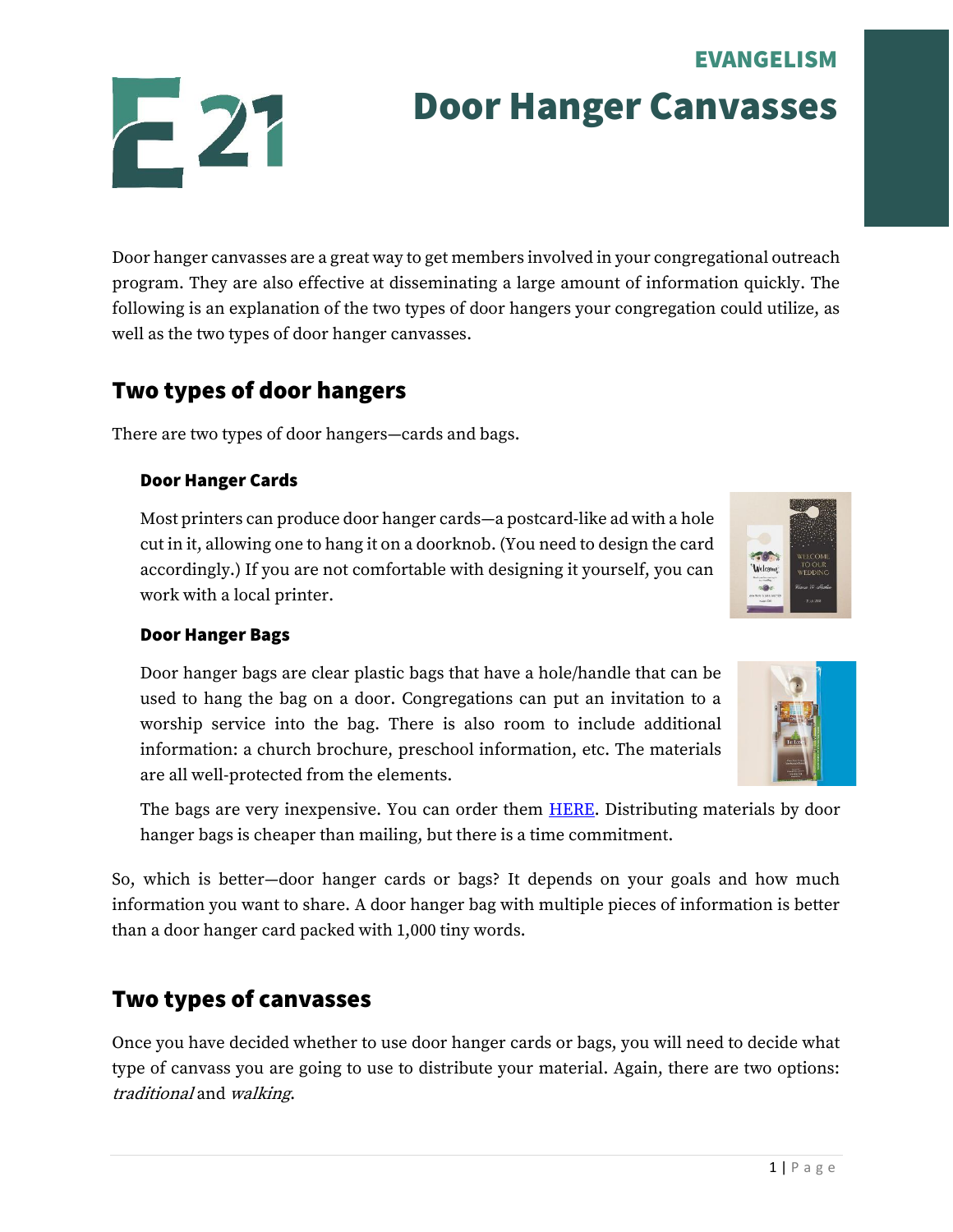#### Traditional Canvass

A traditional canvass is when members go door-to-door, ring the bell, and actually speak to people. This is what most people think of when they hear the word *canvassing*. The canvasser will invite the person to a special service or event, such as Easter. If the person is interested, the canvasser will leave information. If the person already has a Christian church home, the canvasser thanks the person for their time and moves on. If no one is home, the canvasser leaves the door hanger.

#### Walking Canvass

With a walking canvass (sometimes called a *silent* canvass), members simply go door-to-door and hang the information on as many doorknobs as possible. They do not ring any bells. They do not knock. The goal is simply to reach as many homes as possible. If they encounter a resident while walking to the door (shoveling snow or working in the yard, for example) they can hand the person the information and say something simple like, "I'm from *such and* so church and wonder if I could leave this with you."

#### So, which is better?

A walking canvass will reach many more homes since your canvassers are not knocking on any doors. Generally, it is easier to recruit volunteers for this type of canvass, since it is not too scary. Members are just going for a walk through the neighborhood. With fifty volunteers, you can easily hang 5,000 door hangers in one Saturday morning. The downside is that you inevitably end up hanging information on the homes of people who already attend a Christian church.

A traditional canvass distributes the information *only* into the hands of your main target—people who do not have a Christian church home. However, it takes longer to get those invitations out. Instead of being in a front yard for 30 seconds, one spends 90 seconds on average: knocking, waiting, and talking.

Both have their upsides and downsides. However, **as a general rule, a walking canvass is better**. It will reach more people more quickly. Also, each year the number of Americans who go to church regularly declines. Therefore, the number of bags that are "wasted" on individuals who already have a church home is minimal.

## What should go into the door hanger bag?

Your congregation has decided to go with door hanger bags rather than cards. You like the ability to distribute a lot of information all at once. However, you should not put too much in that bag!

A good rule of thumb is to limit the bag to three pieces of information. You might include an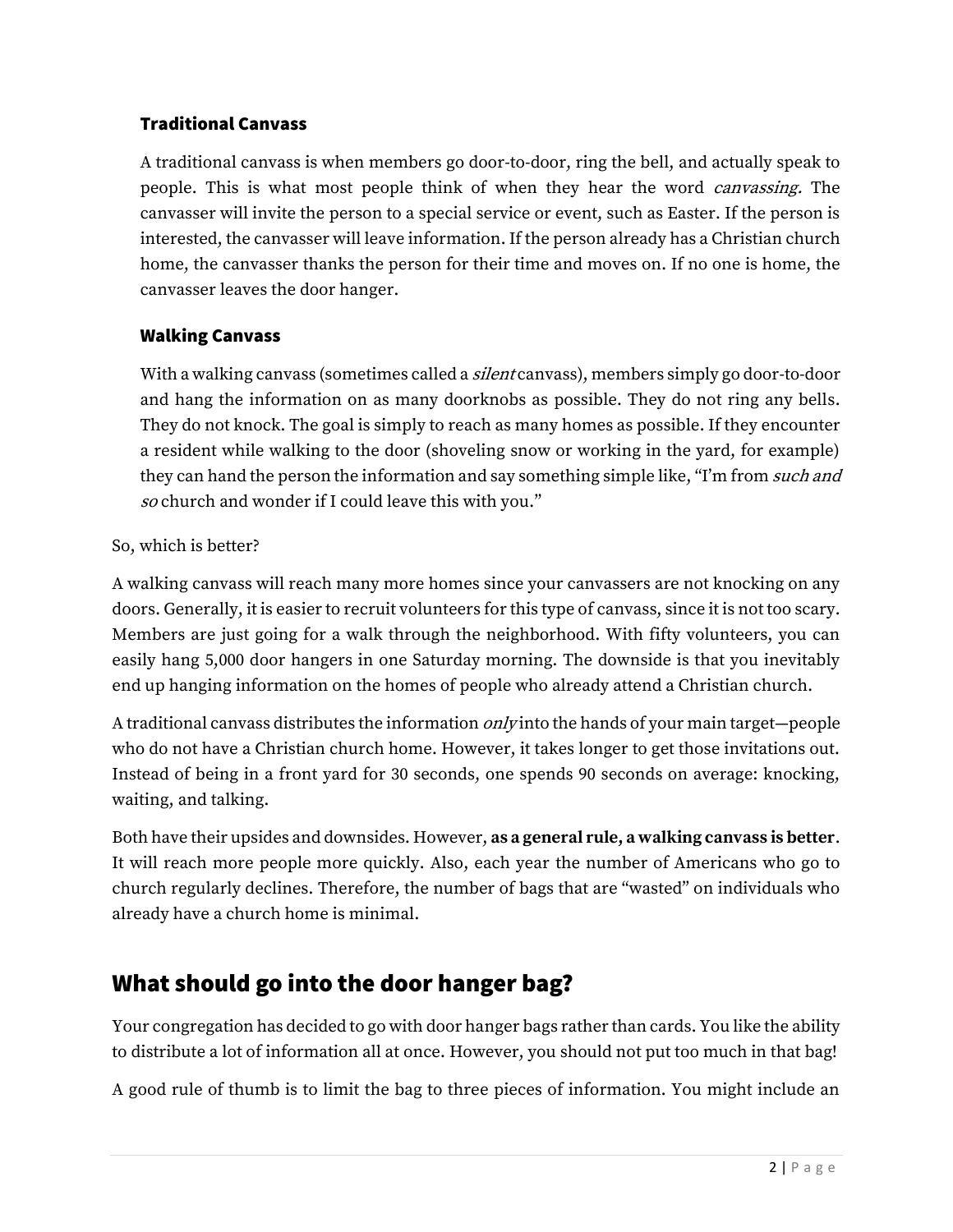invite of an upcoming event, a brochure about your church, and preschool information. You might think, "But there's so much more we could share! We could include a recent sermon. We could talk about the WELS." Don't. Adding that much information makes it likely people will see none of it. They will see an overstuffed bag and toss it without a glance. So, follow the rule of three!



When you fill your bags (a great job for the youth group) put the full-color postcard invitation on the outside. This is what you want to be visible when hanging the bags.

# Planning the canvassing routes

One of the most important tasks in a good canvass is planning the routes. Where do you want to reach? You might choose neighborhoods that are close to your church. You might choose neighborhoods that are newly developed. A good rule of thumb is the twelve-minute rule. It is not likely that an unchurched person will drive more than twelve minutes to visit a church. (The exception is if they know someone who attends that church.) Therefore, it makes sense to canvass homes within a twelve-minute drive of your church.

Someone on the evangelism team might want to map out the routes. Google Maps is great for this. When you zoom in enough, it shows how many homes are on a street. Your planner could produce a list. For example:

> Francis St.— 28 Buffalo St.— 27 Wealthy St.— 31 Paradise St.— 17 Wall  $St = 9$ Western Ave.— 44 Westowne Ave.— 58



That is 214 homes. The canvassers would know how many bags they need. (You do *not* need exact numbers. You just want a rough estimate to help with planning.) The route planner might use Google Maps to print out a screenshot of those streets, providing the canvassers with a helpful tool.

This is another fine job for your youth group or some interested young members. They are techsavvy and could create maps fairly quickly.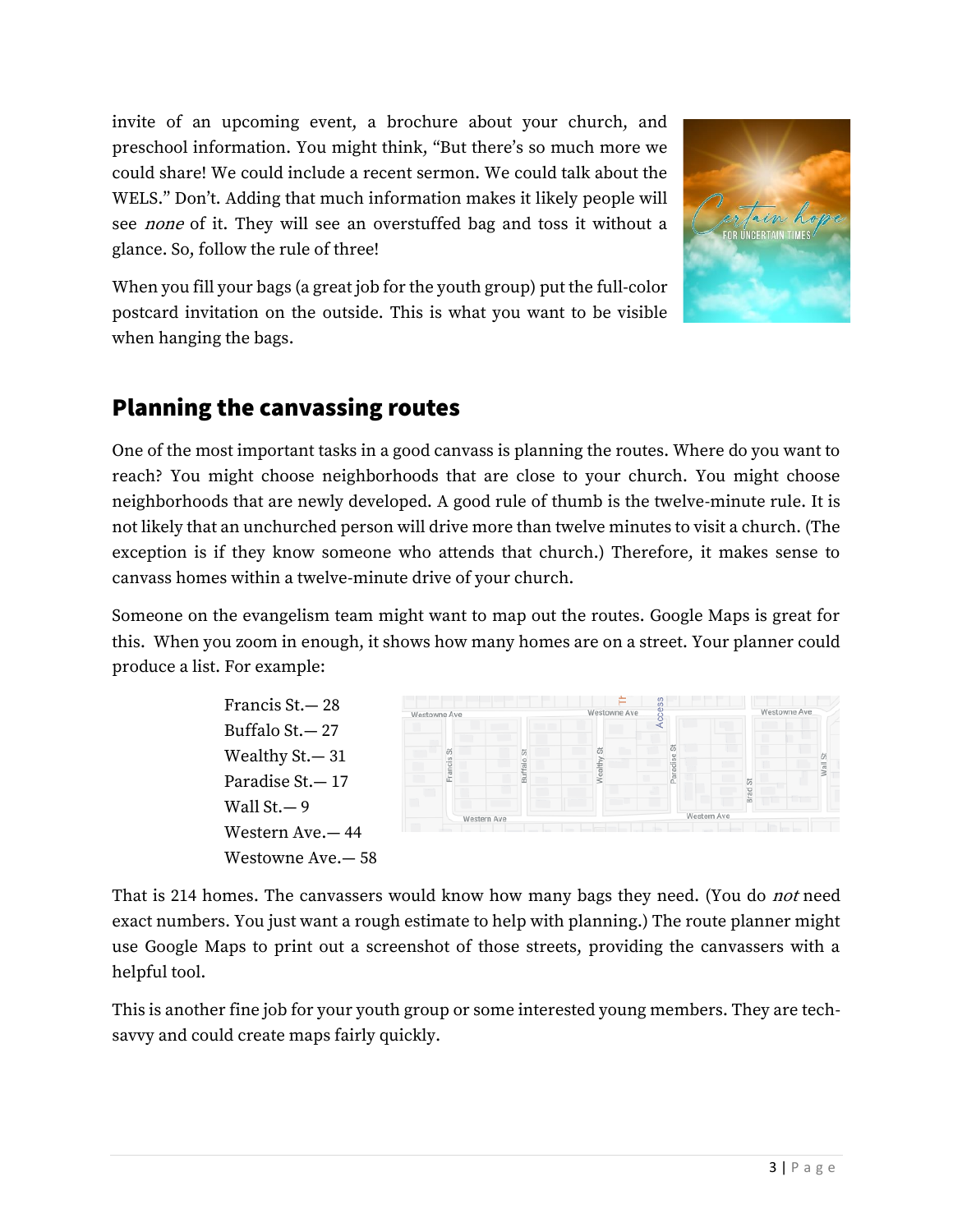## Sending out canvassing teams

It is best to canvass in teams of two. If you are doing a traditional canvass (knocking on doors and talking to the homeowners), you want to have two people on each porch. If you are doing a walking canvass (hanging door hangers only), the pair can divide up and walk down opposite sides of the street across from one another.

## Where to hang the door hanger

One place is strictly off-limits—inside the mailbox. Federal law states you can be fined for each piece of literature you stick in a mailbox. So do not put anything inside a mailbox, ever!

So, where do you put the door hanger? If you have time and enough volunteers, placing door hangers on the front doorknob is your best option. This way, your door hanger is somewhat out of the elements.

In many communities, people have boxes *below* the mailbox that are intended for newspapers. However, it is legal for others to use that box. You can put door hangers in there. Likewise, some mailboxes are designed with newspaper hooks. It is legal to hang your bags there.

In many communities, mailboxes are not located on a post by the street. An option, in this case, is to leave the door hanger on the flag of the mailbox. (If the flag is down, make sure you return it to the down-position after you slide the door hanger onto it.)

If you have any concerns about the legality of leaving door hangers or door hanger bags on mailbox hooks or flags, contact your local United States Post Office.

# What about the "no solicitation" laws?

In some parts of our country, it is common to have people live in large subdivisions that are off a major street. There are subdivision entrances, and sometimes they even have gates. These subdivisions will often have "no solicitation" signs posted. Or you might see such a sign in a front yard. What does this mean?

Almost all soliciting laws are intended to discourage the *selling* of goods and services. Thus, inviting someone to an Easter service would not qualify as soliciting. You are not selling anything. The broadest definition of soliciting is "to endeavor to obtain by asking." Inviting someone to church does not fit even that broad definition.



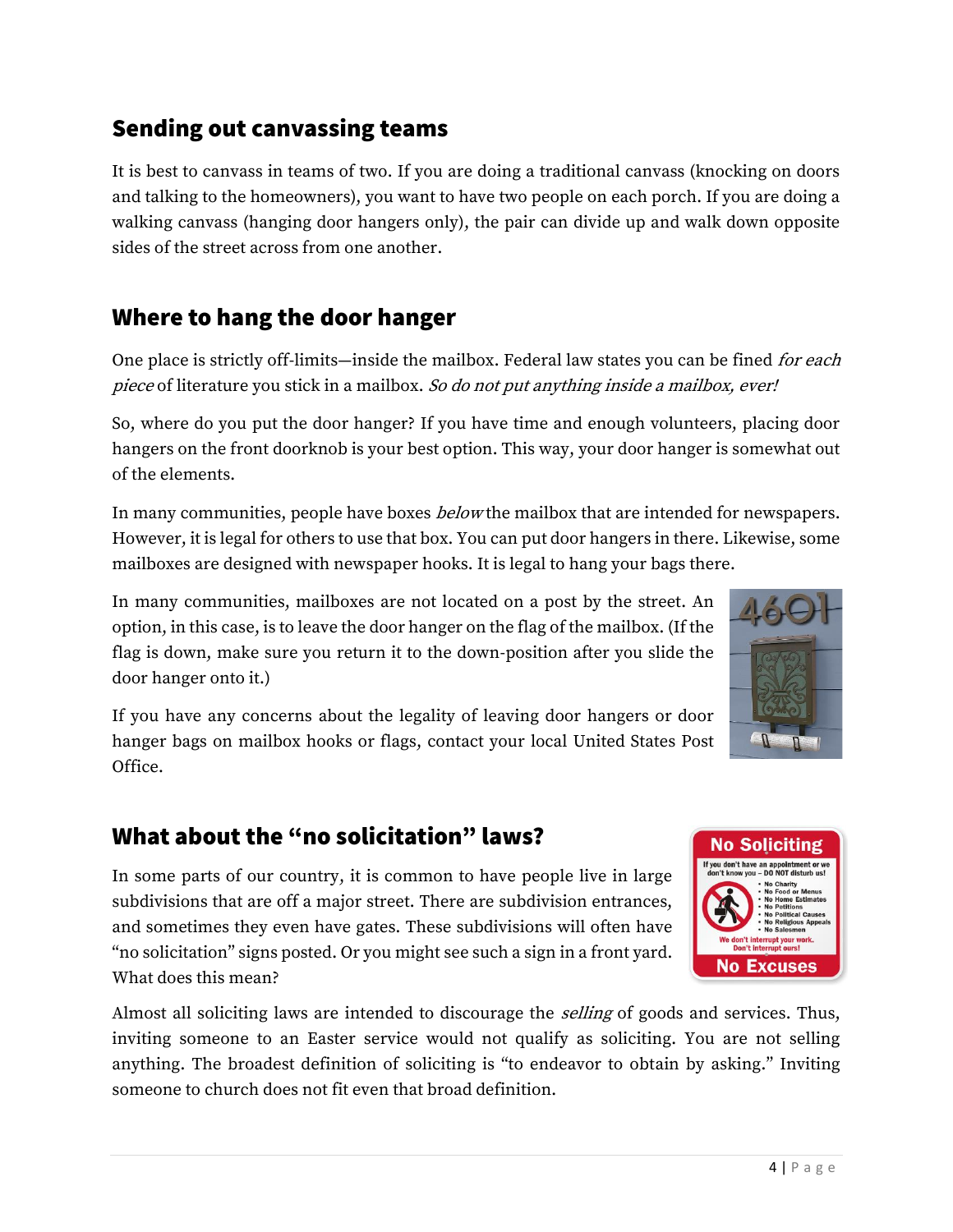However, it is wise to acknowledge what most people believe their "no solicitation" sign means. They believe it means no stranger should come to their door. Thus, if you show up with an invitation to an Easter service, they might not like it, not necessarily because their hearts are hard, but simply because they think their privacy has been invaded. So, while you probably have the right to do a traditional canvass (knocking on doors) in a "no solicitation" subdivision, you need to ask if it is a good idea. In such communities, it might be wiser to go with a walking canvass. Even then, some may object. Church leadership needs to apply careful reasoning. On the one hand, if you stop doing this type of outreach every time someone becomes upset, it is unlikely you will be able to do canvassing at all. That might adversely affect your congregation as you attempt to carry out Christ's mission. However, three dozen neighbors badmouthing your congregation for waking them up too early on a Saturday morning does not help your mission efforts either. Some wise advice... Do not be afraid to try canvassing in *any* neighborhood. Correspondingly, do not be afraid to call it off if you get numerous protests.

When dealing with a "no solicitation" neighborhood, it is never a bad idea to contact your local police department and explain your canvassing plan. They can give you good advice, not only about what is legal but also about what is generally accepted by the people within that community.

# My God bless your mission effort!

Door hangers are just one of many ways to create community awareness about your congregation, to disseminate large amounts of information, and to invite people to an upcoming event.

They are also a great way for members of your church to work together in an effort to create opportunities to share the gospel. It is quite likely that on the day of your event, a visitor will show up. And when one of your members asks them what brought them, he will say, "Someone from your church left an invitation on my door." That's good for the visitor, who will get to hear the gospel. It is also good for the members, who have learned another way they can play a part in kingdom work.